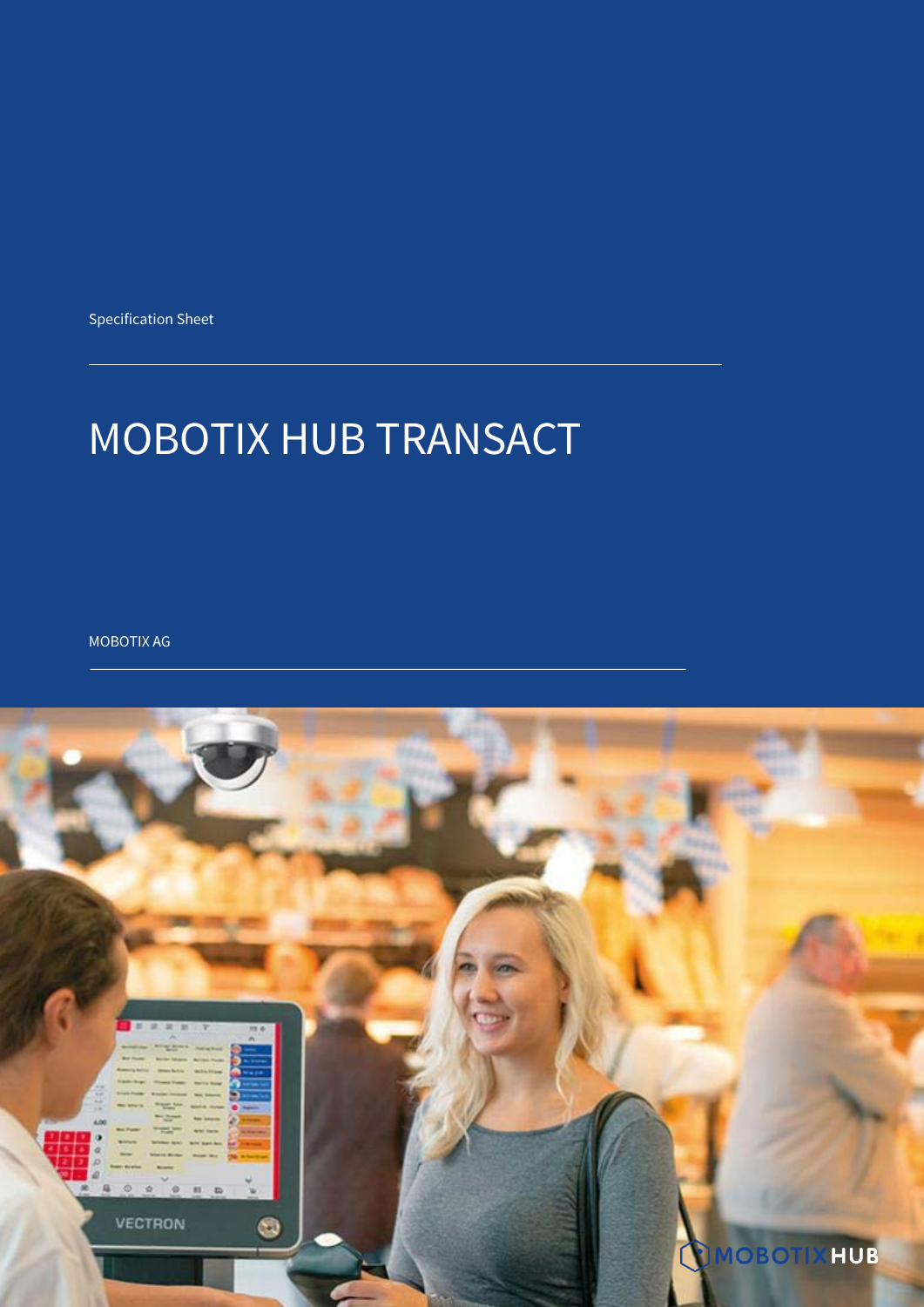## **Key features**

#### **Easy installation**

- MOBOTIX HUB Transact is included in the MOBOTIX HUB VMS installation
- If custom connectors are needed, installation of the custom connectors is needed

#### **Capture data, identify transactions and filter data**

- Receive data stream from various data sources, depending on your choice of connector
- Configure how to identify start and (optionally) end of a transaction
- Set up MOBOTIX HUB Transact to remove specific data, replace specific data with a literal string, or replace data with a line break

#### **Trigger events**

• Configure triggering of events, when a literal string, wildcard string or regular expression is identified in the filtered data stream

#### **View or investigate transactions**

- View transactions in MOBOTIX HUB Desk Client on the Live or Playback tab, using the Transact view item
- The dedicated Transact tab in the Desk Client provides extensive search capability to list transactions and related video
- Data drilling functions enables swift analysis of transactions related to specific data sources
- Print a single transaction

#### **Integration**

• Custom connectors can easily be created via the MIP SDK, to provide for data retrieval from any data source that is not accessible using the built-in Serial Port and TCP Client connectors

## **Detailed Product Features**

#### **Capture data**

- Receive data stream from data sources connected to the serial port(s) of the machine hosting the MOBOTIX HUB Event Server, using the Serial Port connector
- Through the TCP Client connector, retrieve data sent from a server process via TCP/IP
- Custom connectors can easily be created via the MIP SDK, to provide for data retrieval from other data sources

#### **Identify transactions**

- Configure how to identify the start of a transaction in a data stream from transaction sources sharing the same transaction definition, using literal string comparison, wildcard string comparison or regular expression match
- Optionally, set up MOBOTIX HUB Transact to identify the end of a transaction, again via literal string comparison, wildcard string comparison or regular expression match
- If MOBOTIX HUB Transact is not set up to identify the end of a transaction, a transaction ends immediately before the start of the next transaction

#### **Filter data**

- Configure MOBOTIX HUB Transact to remove specific data from the data stream of transaction sources sharing the same transaction definition
- Set up Transact to replace specific data from the data stream of transaction sources sharing the same transaction definition with a literal text string
- Enable MOBOTIX HUB Transact to replace specific data from the data stream of transaction sources sharing the same transaction definition with line break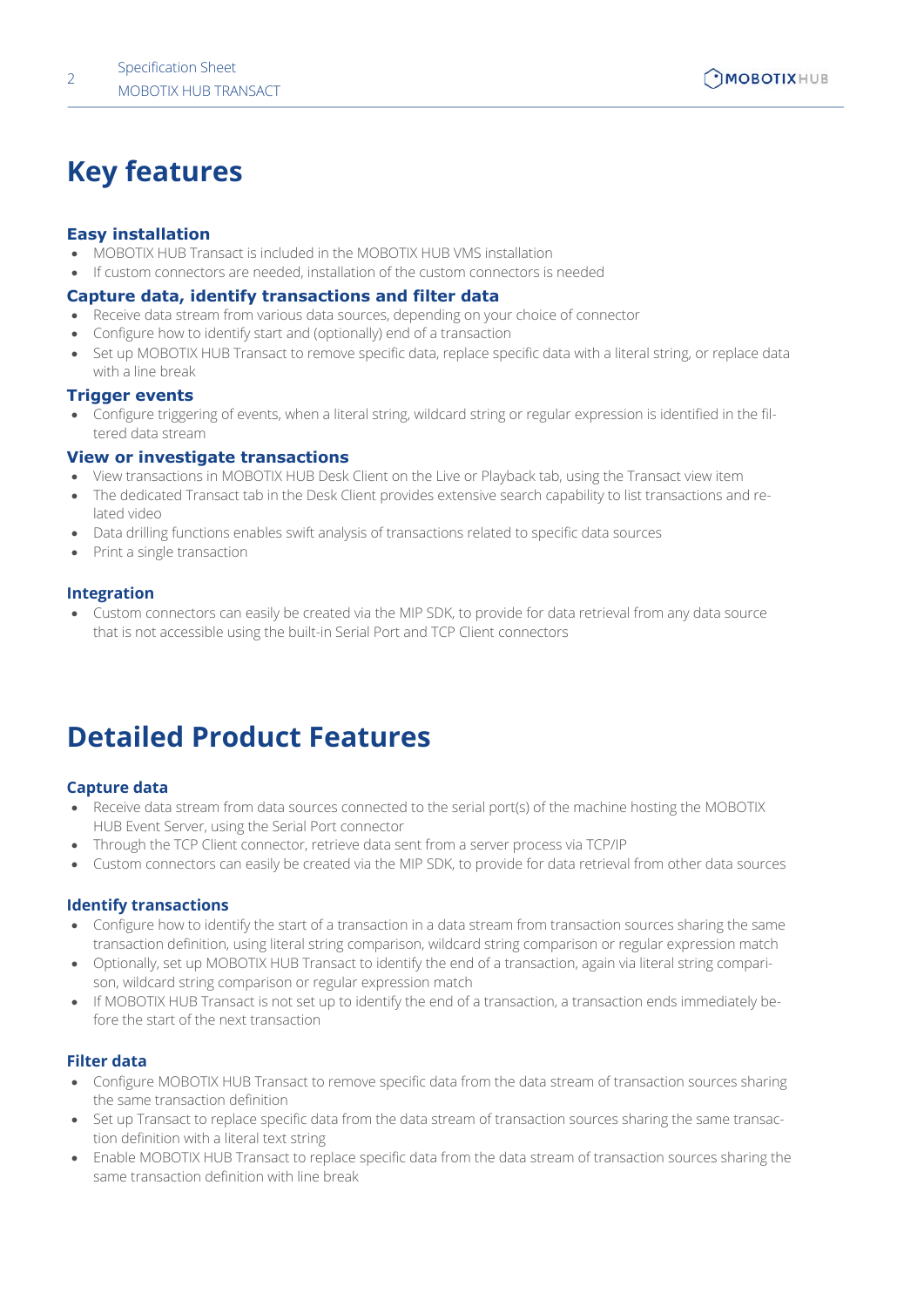#### **Trigger events**

- Configure MOBOTIX HUB Transact to trigger specific events when a literal string, wildcard string or regular expression match is identified in the filtered data stream from data sources sharing the same transaction definition
- Using standard MOBOTIX HUB VMS functionality, create alarm definitions that will trigger an MOBOTIX HUB alarm when MOBOTIX HUB Transact triggers an event
- Create rules using standard MOBOTIX HUB Advanced VMS products functionality triggered by MOBOTIX HUB Transact events

#### **Associate cameras to a data source**

• Associate specific cameras to a data source, for use when working with transactions from the specific data source in the Desk Client

#### **View or investigate transactions**

- Using the Transact view item, view transactions live as they occur, on the Live tab of the Desk Client
- Using the Transact view item, play back transactions, on the Playback tab of the Desk Client
- The Transact view item displays a transaction in the form of a receipt
- In playback, the transaction line matching the current timestamp is marked. Click on lines on the "receipt", and the playback timestamp is updated correspondingly
- The dedicated Transact tab in the Desk Client provides extensive search capability to list transactions and related video
- Data drilling functions enables swift analysis of transactions related to specific data sources
- On the Transact tab, when you click on a transaction line, the full transaction is displayed as a receipt, with the current line marked. Here it is also possible to print the transaction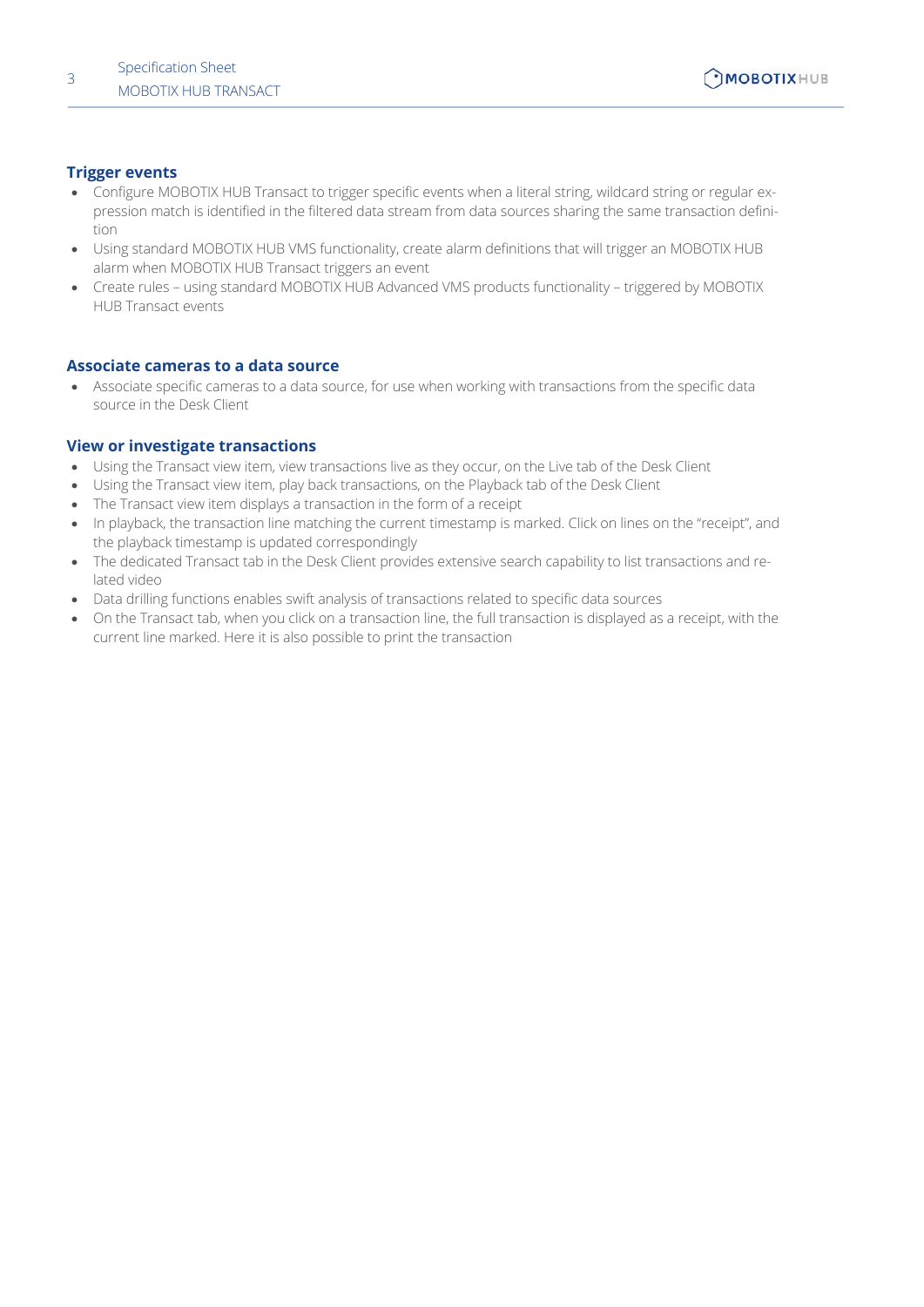## **Miscellaneous**

#### **Minimum System Requirements**

There are no specific requirements to the system for MOBOTIX HUB Transact as it's an integral part of the MOBOTIX video management solution. Hence, please refer to the normal system and operating system requirements for the MOBOTIX video management solution that MOBOTIX HUB Transact is to be used with (https://www.mobotix.com/sites/default/files/2021-09/Mx\_TS\_SystemRequirements\_MxHUB\_V1- 01\_en\_20210927.pdf).

#### **Supported MOBOTIX products**

The MOBOTIX HUB Transact is supported by all MOBOTIX video management products supporting the MIP SDK 2016, which includes the following products at the point of the release:

- MOBOTIX HUB L5 2021 R2
- MOBOTIX HUB L4 2021 R2
- MOBOTIX HUB L3 2021 R2
- MOBOTIX HUB L2 2021 R2

#### **Licensing Structure**

MOBOTIX HUB Transact is licensed through the following licensing scheme:

- A base license which unlocks all functions related to MOBOTIX HUB Transact and includes a single connection license.
- A connection license that enables a single data source connection in MOBOTIX HUB Transact.
- MOBOTIX HUB Transact custom connectors are primarily developed and provided by MOBOTIX's solution partners. Partner developed connectors are IPRs of the respective partners and may be subject to separate licensing.
- Connectors built into MOBOTIX HUB Transact are not licensed separately. MOBOTIX may decide to license customer or project specific connectors.